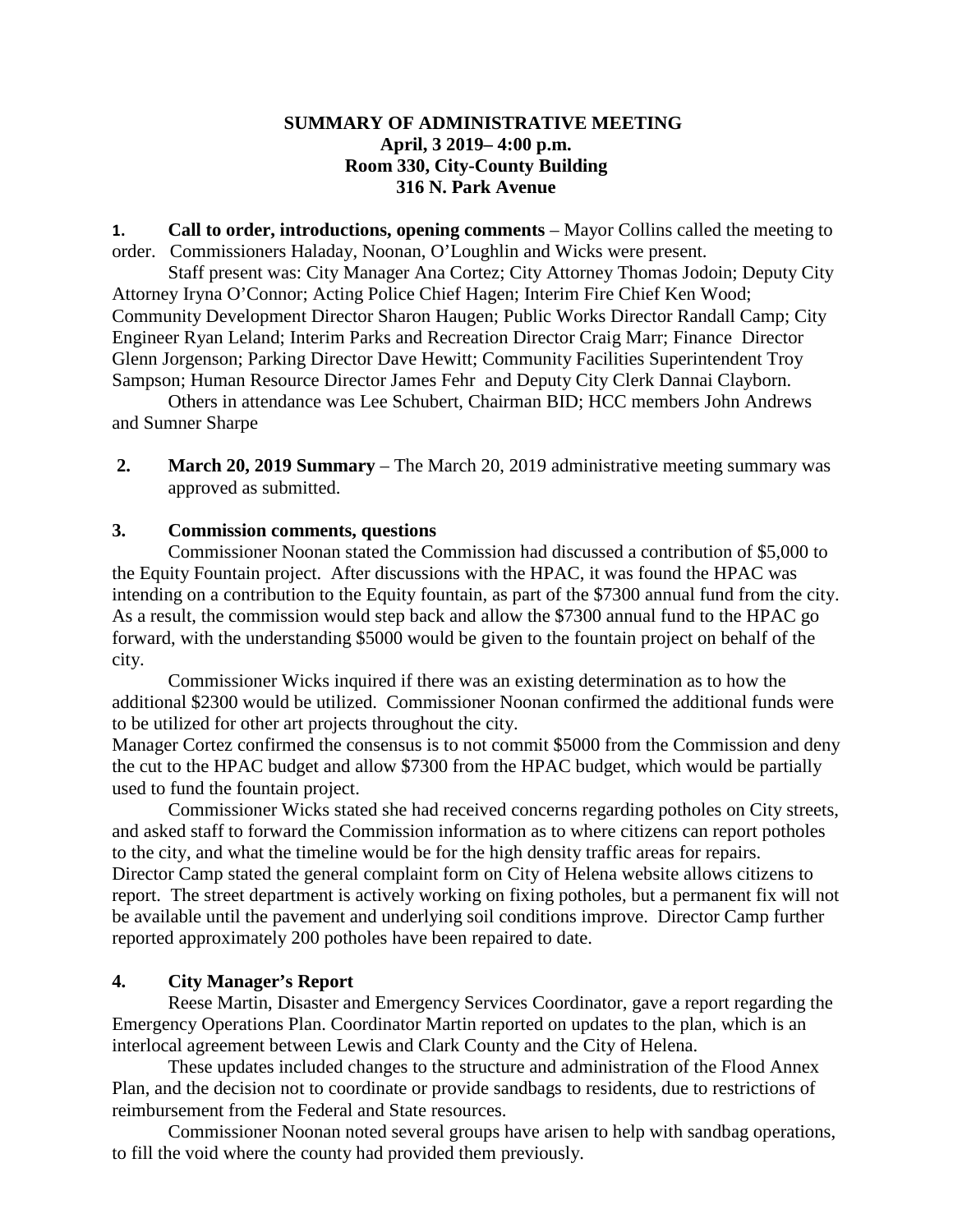Manager Cortez reported an update of the Emergency Evacuation Plan would be provided at a future Administrative meeting, in coordination with the fire department. This update should occur sometime in mid-May.

# **5. Department Requests**

**Community Development** – Community Development Director Sharon Haugen gave a report on the sale of 630 N Last Chance Gulch (Bus Depot)

Director Haugen reported asbestos and lead were found in the walls and mitigation was needed for the facility, if it was to be sold as surplus. No storage tanks were found, so limited ground contaminations would be expected, if any. The City Commission has indicated to City Staff that using a Request for Proposal (RFP) or similar process for the disposal of this property would be ideal to not only obtain new proceeds from the sale, but also evaluate a desirable new purpose for the site. The City and MBAC will work together to develop the appropriate procurement document and to assemble a review panel composed of subject matter experts that will evaluate the proposed concept, project finances and capacity of proponent to deliver both price and use. Staff recommends a committee composition that will include: MBAC, HBID, national and economic development intermediaries. The procurement process will include the following criteria: a) Downtown impact. b) Housing. c) Mixed use. d) Community benefit. e) Capacity. The purpose of the proposal is to dispose of the property at 630 Last Chance Gulch and encourage its redevelopment in such a manner that supports the goals of the Downtown Master Plan and other goals set by the City Commission.

If the Commission agrees with the criteria and the proposal from staff, a RFP could be completed by the first week in May. Commissioner O'Loughlin asked how firm the date of disposition is in June. Director Haugen stated no specific timeline was determined, and most important was receiving the best proposal and best recommendation regardless of the June deadline. Commissioner O'Loughlin encouraged 45 days for RFP process at a minimum, stating being flexible in date of disposition would allow for those groups who might be working to develop the property for affordable housing options.

Commissioner Wicks asked if we have ever done an RFP process where the proposal is preliminarily proposed, and then opened up for further qualifying factors Director Haugen stated staff could use alternative timelines and would look at all options, including using a 'staged approach.'

Manager Cortez asked for clarification on direction, stating housing means the RFP would need to geared specifically for that use, and if the commission wanted to channel efforts in that direction, it would also stretch the timeline of the process. Commissioner O'Loughlin stated she had not intended to direct the use of the property for housing, strictly. Commissioner Haladay, Commissioner Wicks, Commissioner Noonan all expressed interest in keeping the criteria for the RFP as it is in the current proposal, and discover through the process what the interest in the property use would be.

Director Haugen confirmed staff will begin the process working with the City Attorney to begin the resolution of intent for the property sale.

**Public Works**—City Engineer Ryan Leland gave a report on Montana Avenue and Highland Sidewalks and Bulbouts Project, City Project 19-9.

Engineer Leland reported last fall the City Commission directed staff to start a project to construct bulbouts at the intersection of Montana and Highland and include sidewalks for one block each direction. Staff hired TD&H Engineering to design and manage the project. TD&H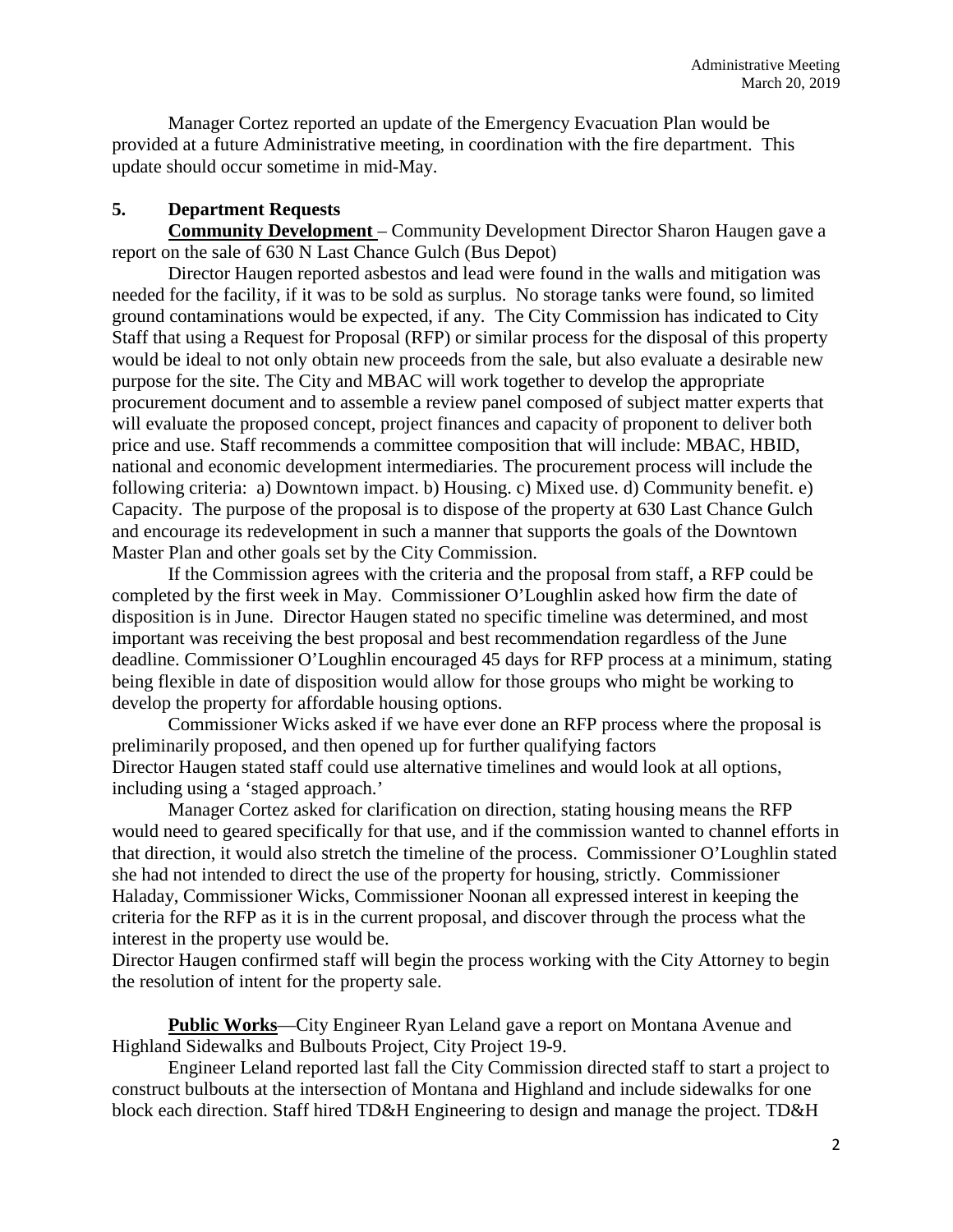has completed 60% design plans with two different configurations for the crossing. The engineer's estimate for the project is \$335,000.

Staff presented the plans at the NMTAC, where we received positive comments for the project and a few suggestions. TD&H and staff held a public meeting at Jefferson School on March 12th where we received again very positive comments and a few suggestions. TD&H also mailed out a brochure to the adjacent property owners informing them of the project and where to get more information.

Staff and TD&H gave a brief presentation of the project, summarized public comments, timelines of the project, and answered questions. This project will allow for a safer crossing of Montana and Highland. Staff will be looking for direction on which intersection design the commission prefers, with a timeline to complete improvements before start of school in fall 2019.

Public comments included the use of a flashing beacon, however, TD&H recommends using the proposed recommendations for a period, prior to installing a beacon. This allows for feedback from the community on the changes, prior to investing a significant amount of additional funds for a beacon without a full understanding of the strategic placement of such a device, or if it is needed at all.

Discussion regarding the proposed options from TD&H, and City Ordinance pertaining to sidewalk installations occurred. If the City chooses to enforce the Sidewalk Ordinance, there would be a total of 24 homes affected, with the possibility of a 0% interest loan through the City's sidewalk program.

The Commission reached a consensus of striping alternative 1 in the TD&H options provided. Additional discussion occurred regarding the enforcement of the sidewalk installation ordinance. Staff and Commission discussed the 'safe route to school' policy, and using it as a guideline as to the financial responsibility of the City versus the homeowner for sidewalk installation. Manager Cortez asked for clarification on the policy regarding the enforcement of the City's Ordinance. Commissioners O'Loughlin and Haladay agreed the responsibility should fall to the City within the 'safe route to school' districts. Commissioner Noonan added consistency was essential to such a policy being successful. Manager Cortez stated staff would develop a sidewalk installation policy for review using the 'safe routes to school' program as its basis, stating if the sidewalk installation falls within in the safe route zone, the City will cover costs, if not, then it is the responsibility of the homeowner.

Commissioner O'Loughlin asked City Engineer Leland for a status of the Neill Ave. project. Engineer Leland stated the project was in process, but due to negotiations with MDT and KLJ Engineering, he was unable to say whether or not the project would be finished by the end of summer 2019.

**City Attorney**—City Attorney Thomas Jodoin stated staff and the City Manager seeks direction as to the continuation or dissolution of the HPC. If the Commission wishes to continue utilizing the HPC, staff will empanel this body. If the Commission wishes to dissolve the HPC, the Commission may use other community based bodies such as the BID and HCC for input. City Attorney Jodoin reported at this point the Parking Commission has limited statutory authority left, and a clarification by the Commission would resolve confusion about the role and authority of the Helena Parking Commission.

The Commission and staff discussed the impact to the current members of the Parking Commission and the financial cost of the Parking Commission, as to the continuation and dissolution of the Parking Commission. Director of Finance Glenn Jorgenson expressed concern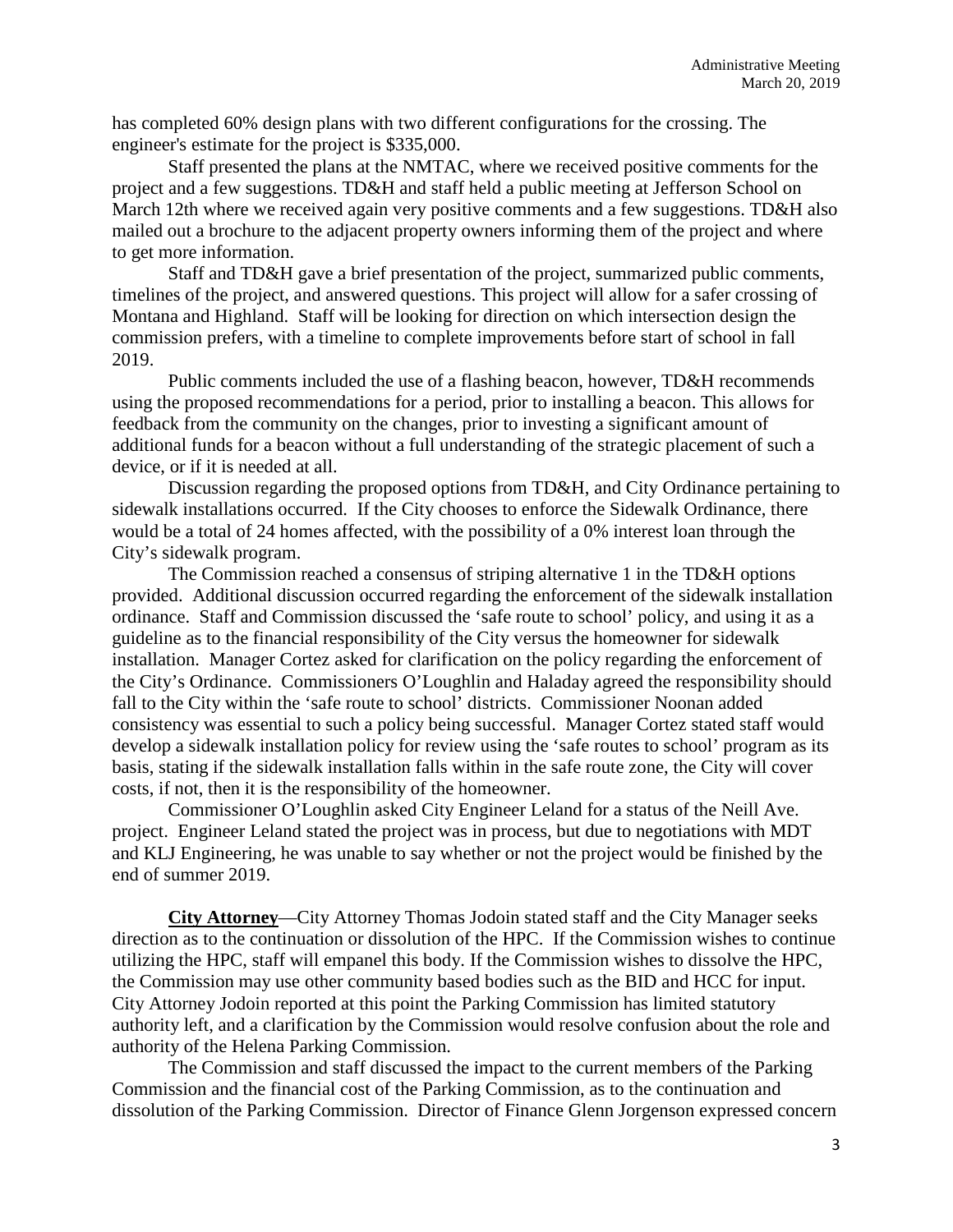regarding the ability of the Parking Commission's ability to set fees, despite being a mostly advisory body only. Director of Helena Parking Commission added the Parking Commission did still have the ability to approve budgets, in addition to setting fees. The Commission discussed the outcomes should the Parking Commission be dissolved, including the possibility of reinstating another iteration at a later time, and what the representation of the City would be in any new advisory board dealing with Parking.

Manager Cortez stated the intent is to present the commission with a book of fees annually, to allow the Commission to make decisions over the fee rates. With the new model of the Parking Commission as an advisory board only, these fees would have passed through the board and the community for feedback.

Lee Schubert, Chairperson of BID, advocated for the continuance of the parking commission, stating parking is instrumental to the business district. Due to the importance of parking to the BID, Mr. Schubert feels the BID should have regular input in the matters. Mr. Schubert stated the efficiency of a committee and/or commission, outside of the municipality's government constraints, allowed for a "nimble" response.

The commission came to a consensus, an advisory a body of some kind should exist, either created or through the BID for parking matters; however, the Parking Commission as it stands now should be dissolved. Direction was given to staff to draft a Resolution of Intent to repeal the Parking Commission.

#### **Finance**—Medical Marijuana fee information

Finance Director Glenn Jorgenson reported Staff seeks direction from the Commission on the desired price point for medical marijuana businesses licenses. In providing direction, staff includes consideration of two elements: 1. Fee justification and 2. Other City Comparables.

When considering fee justification, city fees are based on costs associated with the activity. HPD indicates that this type of business is not expected to increase the burden on police services. Furthermore, HPD indicates that since the State regulates marijuana businesses, enforcement is already addressed. When examining other comparable cities policies, staff researched fees charged by the five largest towns and Butte. Only Bozeman has a fee that is different from their normal business license fee. Billings and Great Falls do not allow medical marijuana businesses within their city limits.

Fees charged are:

| Bozeman -   | \$150 per year (\$50 for most all other business licenses)         |
|-------------|--------------------------------------------------------------------|
| Missoula -  | Commercial: \$148 minimum, \$37 per FTE over 4                     |
|             | Home Based: \$92 minimum, \$23 per FTE over 4                      |
| Butte -     | $0-2$ FTE = \$35, 3-5 FTE = \$50, 6-20 FTE = 100, 21-35 FTE = 200, |
|             | over $35$ FTE = \$200                                              |
| Kalispell - | No license fees are collected for most businesses                  |

The City will receive license fees from this type of business the same as other businesses. Staff recommendation is to charge a general bus license. The current fee structure for a general business license is graduated depending on the type and size of the business, with costs ranging from \$25 to \$150. It was determined by staff there was no justification for an additional cost for a Marijuana related license beyond the general retail license. The Commission stated they were comfortable with the current rate schedule.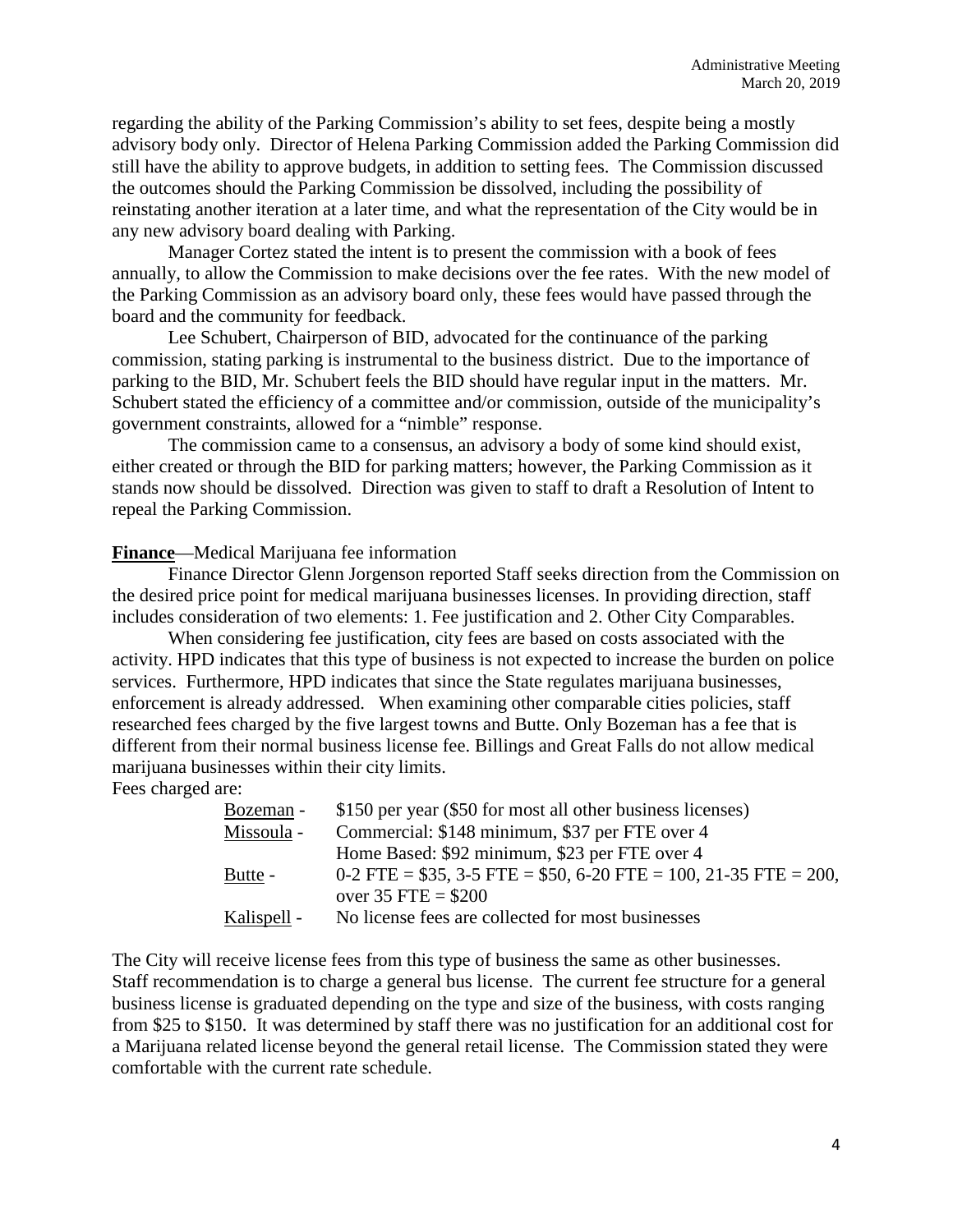# **Community Development**—Zoning Commission Medical Marijuana

Community Development Director Sharon Haugen reported on the results of the Zoning Commission's recommendations for Medical Marijuana businesses and the public commentary received, stating while a few comments were received expressing concerns with medical marijuana businesses within City limits, all the public comment received at the work session and at the public hearing spoke in favor of the changes that the Zoning Commission were recommending. City staff also met with the Helena Citizen Council to inform them of the Zoning Commission's proposal and to gain any public comments. None were received from the HCC. In addition to the HCC, over 50 notices were sent out to interested persons who had attended the public meeting and the Zoning Commission work sessions.

The Zoning Commission made the following recommendations: Medical Marijuana dispensary would be allowed in the all the districts which a general retail license was allowed. Grow Operations should be a CUP in the CLM, and Manufacturing/Industrial districts. Definitions were also created or amended for the language in Title 11, these included: Medical Marijuana Dispensary; Grow Operation; Horticulture. Supplemental Requirements were also proposed stating dispensaries shall not be located within 500 feet of school property, and grow operations shall not be located within 1000 feet of school or residential property. Lastly, it was recommended medical marijuana or grow operations should not be allowed as home occupations. These proposed changes to Title 11 will be considered by commission at the April  $22<sup>nd</sup>$  Regular City Commission meeting.

Discussion occurred regarding the acquirement of the general retail licenses prior to the adoption of any changes to Title 11. Seven General Retail licenses were allowed for Medical Dispensaries, all of which currently operate in what would be the proposed allowable zones. No licenses have been given or seriously pursued for grow operations. It was proposed the language in the supplemental requirements include 'private' schools, as well as, public schools.

**City Attorney**- Proposed Redraft of the Title 4 Business Regulation for the Helena City Code.

City staff proposes that the City Commission repeal Title 4 of the Helena City Code in its entirety and re-adopt parts of the title with a new organizational structure.

Many of the regulations contained in Title 4 have been superseded by state or federal law or do not fit with the current operations of the city. The proposed readoption of Title 4 will eliminate conflicting, duplicative, or unnecessary provisions, move certain sections to within other titles of city code for easier referencing, and clarify the regulations, process, and administration of business licenses within the city. The proposed new structure will be as follows:

• **Chapter 1**: Business License – will outline the regulations with respect to business licensing requirements, endorsements for particular types of business, application requirements, fees, and revocation and suspension process.

• **Chapter 2**: Industry Specific Requirements – will consolidate any additional regulations applicable to specific types of businesses.

• **Chapter 3**: Going Out of Business Sales Regulations

• **Chapter 14**: Sale of Tobacco

An outline of the proposed changes to the specific chapters within Title 4 and their impact was summarized by the City Attorney staff and discussed by the Commission. These changes would include clarifications in the general business licensing regulations, processes, and